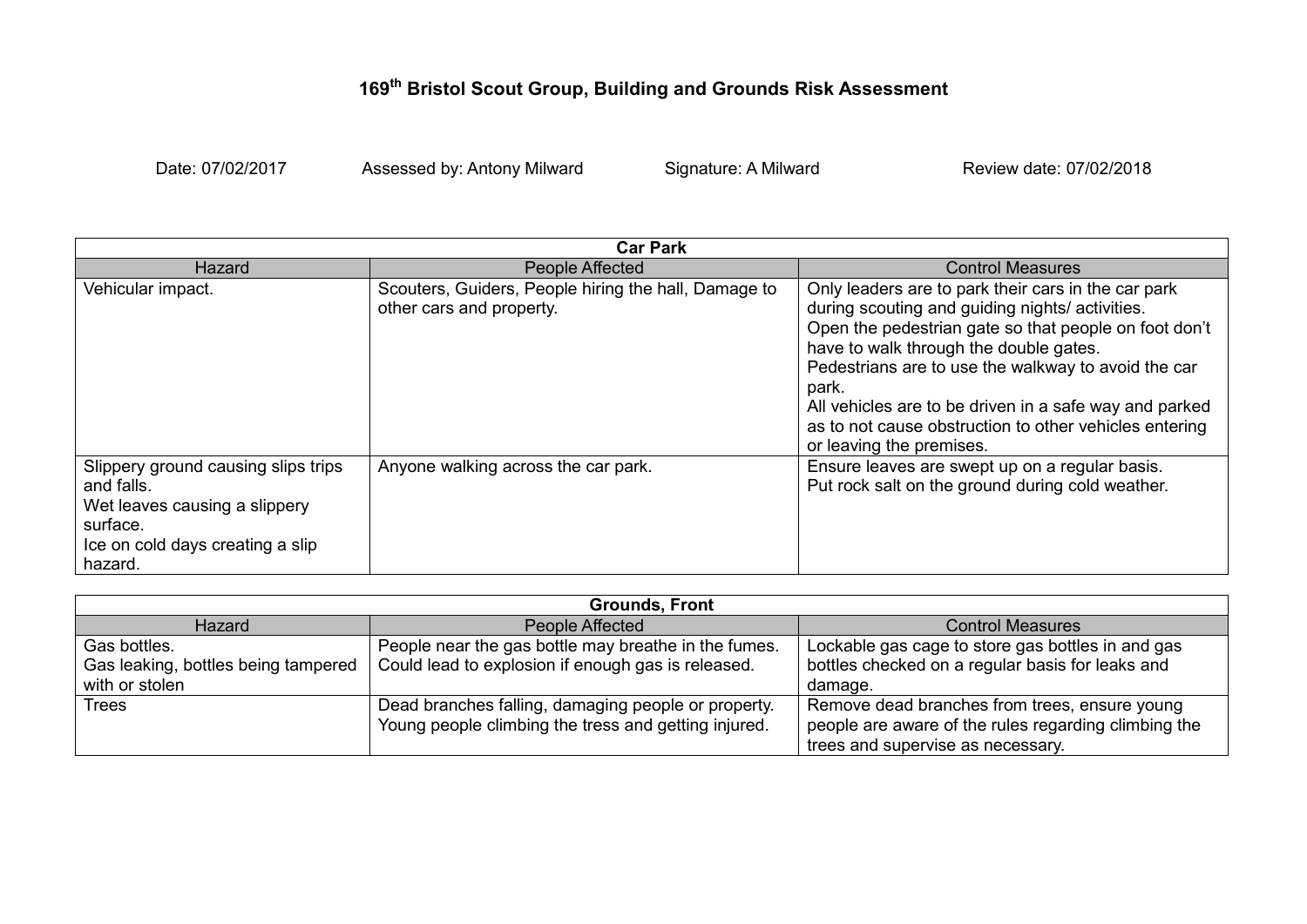| <b>Grounds, Rear</b> |                                                                                                                                                                                 |                                                                                                                                                                                                                                                                                                                                                                                                                                                                   |
|----------------------|---------------------------------------------------------------------------------------------------------------------------------------------------------------------------------|-------------------------------------------------------------------------------------------------------------------------------------------------------------------------------------------------------------------------------------------------------------------------------------------------------------------------------------------------------------------------------------------------------------------------------------------------------------------|
| Hazard               | <b>People Affected</b>                                                                                                                                                          | <b>Control Measures</b>                                                                                                                                                                                                                                                                                                                                                                                                                                           |
| Patio area           | Patio furniture as a trip hazard to people using the<br>patio area, wooden rails at head height for young<br>people.                                                            | The patio furniture is to be moved the edge of the<br>patio area when not in use so it doesn't cause an<br>obstruction. Young people are not to play anywhere on<br>the patio area and are not to climb through or over the<br>rails.                                                                                                                                                                                                                             |
| <b>Trees</b>         | Dead branches falling, damaging people or property.<br>Young people climbing the tress and getting injured.                                                                     | Remove dead branches from trees, ensure young<br>people are aware of the rules regarding climbing the<br>trees and supervise as necessary.                                                                                                                                                                                                                                                                                                                        |
| Campfire circle      | Lining rocks are a trip hazard to young people and log<br>seating can be slippery when wet.<br>Burns to people or clothing when near the fire.<br>Potential for fire to spread. | Young people are not to walk on the lining stones or<br>log seats and are to be told not to be anywhere near<br>the campfire circle when it's not in use.<br>People using the campfire are not to wear nylon or<br>other easily flammable material and are to be aware of<br>their distance from the fire.<br>All fires are to be kept at a reasonable level, and not<br>allowed to reach bonfire size.<br>All fires are to be supervised by a responsible adult. |
| Neighbours           | Neighbours surrounding the premises affected by<br>noise and smoke from fires<br>Fire brigade being called out by neighbours because<br>of large campfires.                     | Noise is to be kept to a minimum before 7am and after<br>$11pm$ .<br>The neighbours closest to the campfire circle area are<br>to be informed if there is going to be a campfire.<br>The leader in charge is responsible for calling the fire<br>brigade at Southmead on 0117 926 2061 and<br>informing them that they are having a fire so there<br>won't be any false callouts                                                                                  |
| Canoe storage        | Injury to young people from playing near the canoe<br>storage area.                                                                                                             | Young people are to be told not to play anywhere near<br>the canoes or to climb on any equipment nearby.<br>Adult supervision where required.                                                                                                                                                                                                                                                                                                                     |
| Access ramp          | Possible injury through slipping if icy.                                                                                                                                        | Put rock salt on the ground during cold weather.                                                                                                                                                                                                                                                                                                                                                                                                                  |
| Pioneering poles     | Injury to young people from climbing on or playing on<br>the poles.                                                                                                             | Young people are to be told not to climb on or play<br>near the pioneering poles. Adult supervision where<br>required.                                                                                                                                                                                                                                                                                                                                            |
| Wood pile            | Injury to young people from climbing on or playing on<br>the woodpile. Potential injury from trying to take wood<br>from the rear of the pile.                                  | Young people are to be told not to climb on or play<br>near the pioneering poles. Adult supervision where<br>required. Only take wood that is close to the front of<br>the pile.                                                                                                                                                                                                                                                                                  |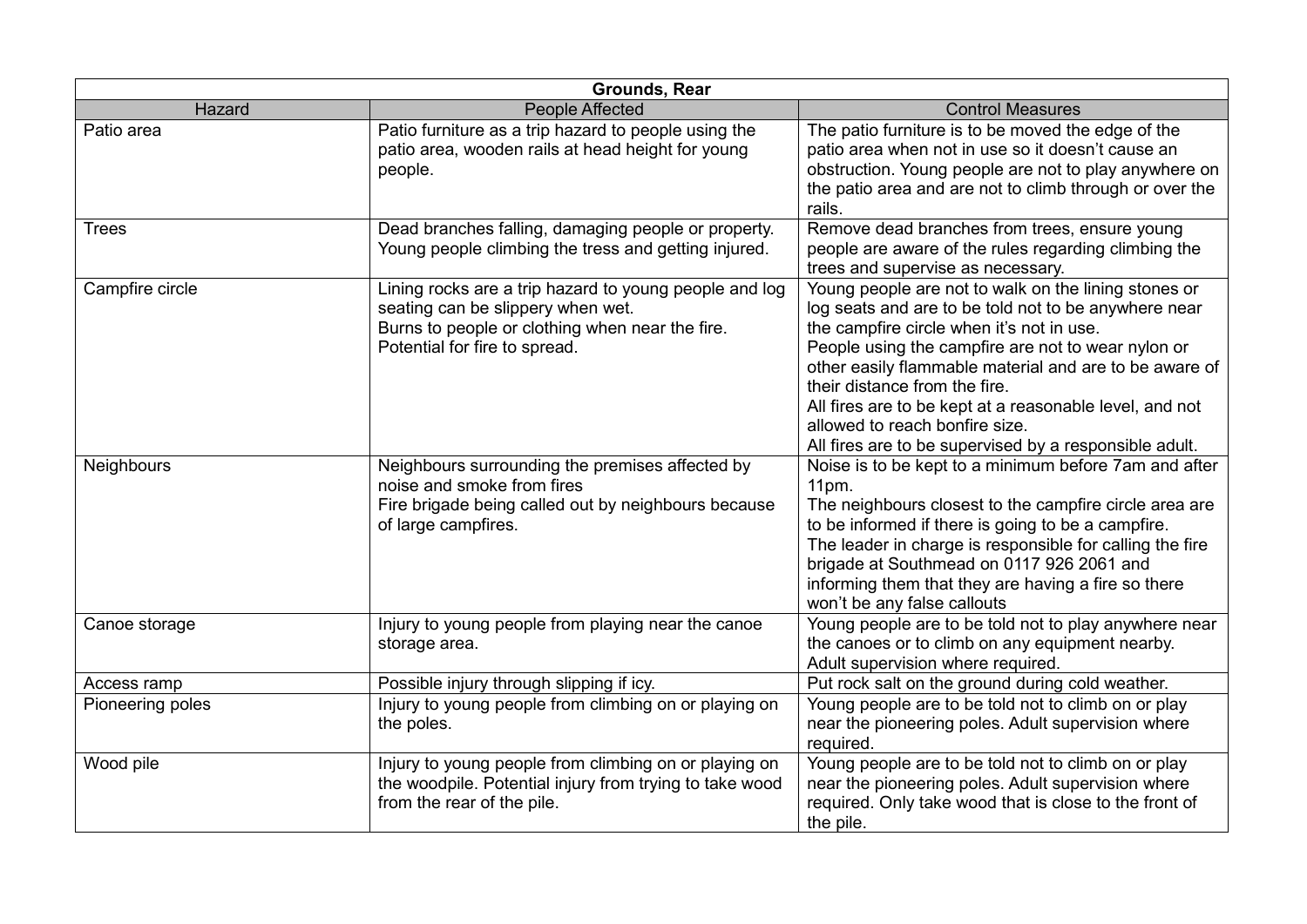| <b>Lawn Mower Shed</b>     |                                                                                                                    |                                                                                                                                                                                          |
|----------------------------|--------------------------------------------------------------------------------------------------------------------|------------------------------------------------------------------------------------------------------------------------------------------------------------------------------------------|
| Hazard                     | People Affected                                                                                                    | <b>Control Measures</b>                                                                                                                                                                  |
| Fuels, oils and lubricants | Potential harm to people using the shed from contact<br>with the chemicals.<br>Environmental damage from leakages. | PPE is to be worn when handling fuels, oils and<br>lubricants.<br>Drip trays are to be used to store fuels oils and<br>lubricants and any spillages are to be cleaned up<br>immediately. |
| <b>Fumes</b>               | Petrol fumes could cause nausea to a person in the<br>shed.                                                        | Leave doors open when in the mower shed and don't<br>spend too long inside.                                                                                                              |
| Combustibles               | Potential for fire from the mower fuel and oils stored in<br>the shed.                                             | No sources of ignition are to be taken within 20 metres<br>of the mower shed.                                                                                                            |

| <b>Main Hall</b> |                                                                                                         |                                                                                                                                                                                                   |
|------------------|---------------------------------------------------------------------------------------------------------|---------------------------------------------------------------------------------------------------------------------------------------------------------------------------------------------------|
| <b>Hazard</b>    | <b>People Affected</b>                                                                                  | <b>Control Measures</b>                                                                                                                                                                           |
| Smoking          | Potential fire hazard and harm to others from passive<br>smoking.                                       | No smoking policy within any of the 169 <sup>th</sup> buildings or<br>grounds. People wanting to smoke will have to stand<br>outside the front gates.                                             |
| <b>Tables</b>    | Risk of injury to young people from running into the<br>wooden tables at the front of the hall.         | Young people told not to play at the front of the hall.<br>When a larger area is needed for games the tables<br>are to be moved into a corner or removed from the<br>hall until the game is over. |
| Radiators        | Risk of injury to young people from running into the<br>radiators, and risk of damage to the radiators. | Young people are to be told not to lean on the<br>radiators around the edges of the hall and try to keep<br>games away from the edges.                                                            |
| Notice boards    | Risk of injury from drawing pins falling from the notice<br>boards.                                     | Ensure that drawing pins are pushed firmly into the<br>notice boards and any that fall out are picked up off of<br>the floor.                                                                     |

| <b>Toilets</b>     |                                                                                          |                                                                                                                                                       |
|--------------------|------------------------------------------------------------------------------------------|-------------------------------------------------------------------------------------------------------------------------------------------------------|
| Hazard             | People Affected                                                                          | <b>Control Measures</b>                                                                                                                               |
| <b>Cleanliness</b> | Potential hygiene risk to anyone using the toilets.                                      | Ensure that toilets left in a clean and tidy state after<br>every activity at the Scout hut. Disinfectant is to be<br>used when cleaning the toilets. |
| Legionella         | Potential Legionella risk from old water sitting in taps.                                | Ensure all taps are run through at least fortnightly to<br>prevent any build-up of stale water accumulating.                                          |
| Waste              | Potential hygiene risk from waste left in toilets and<br>from feminine hygiene products. | Bins are to be provided for all waste, hand towels etc.<br>Sanitary bin to be provided in female toilet and<br>emptied regularly.                     |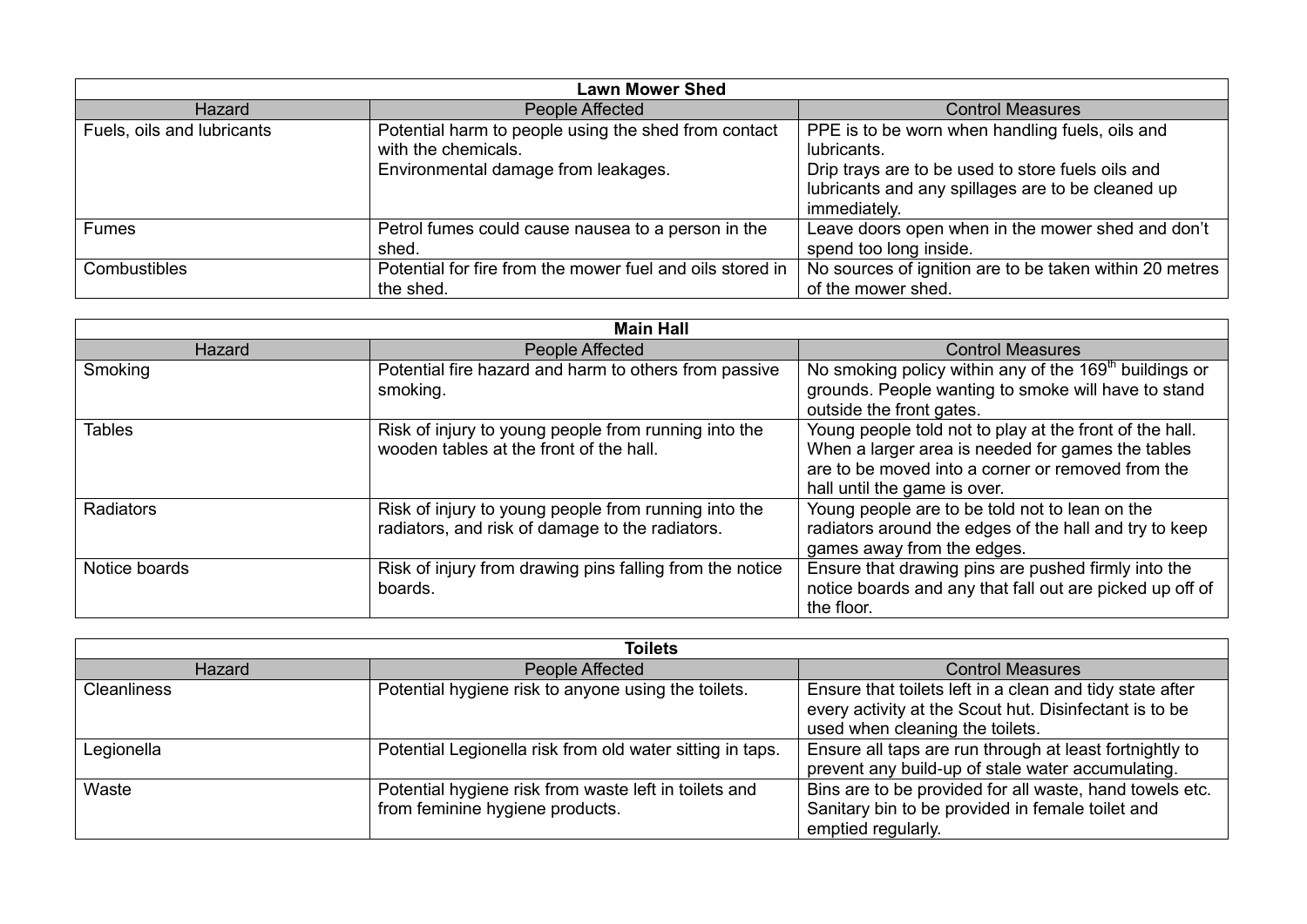| <b>Office/Computer room</b> |                                                                                        |                                                                                                                                                                                                                                     |
|-----------------------------|----------------------------------------------------------------------------------------|-------------------------------------------------------------------------------------------------------------------------------------------------------------------------------------------------------------------------------------|
| <b>Hazard</b>               | People Affected                                                                        | <b>Control Measures</b>                                                                                                                                                                                                             |
| Trip hazards                | Risk of tripping over wooden wire cover.                                               | Make people aware of the cover before they enter the<br>room. Ensure that any young people entering are<br>supervised.                                                                                                              |
| Shelving and storage        | Risk of shelving falling over or items falling from<br>shelves and landing on someone. | Check shelving to ensure that it is stood correctly.<br>Attach the shelving to the wall. Do not climb the<br>shelving to reach items on the top shelf. Ensure heavy<br>items are stored at the bottom and light items on the<br>top |
| Internet safety             | Potential risk to young people from the internet.                                      | Ensure that all computers are protected with antivirus<br>software and parental controls. All young people are to<br>be supervised when using the computers to access<br>the internet.                                              |

| <b>Games Store</b>   |                                                                                            |                                                                                                                                                                                                                                     |
|----------------------|--------------------------------------------------------------------------------------------|-------------------------------------------------------------------------------------------------------------------------------------------------------------------------------------------------------------------------------------|
| Hazard               | People Affected                                                                            | <b>Control Measures</b>                                                                                                                                                                                                             |
| Access               | Trip hazard to people entering the games store if<br>equipment is left lying on the floor. | Ensure that the games store is left in a tidy and clean<br>condition after every use to prevent access problems<br>and trip hazards.                                                                                                |
| Shelving and storage | Risk of shelving falling over or items falling from<br>shelves and landing on someone.     | Check shelving to ensure that it is stood correctly.<br>Attach the shelving to the wall. Do not climb the<br>shelving to reach items on the top shelf. Ensure heavy<br>items are stored at the bottom and light items on the<br>top |
| Equipment            | Potential harm to young people from damaged or old<br>equipment.                           | Check all equipment before and after use for any<br>damage and remove damaged equipment if found so<br>that it cannot be used.                                                                                                      |

| <b>Furniture Store</b> |                                                         |                                                          |
|------------------------|---------------------------------------------------------|----------------------------------------------------------|
| Hazard                 | People Affected                                         | <b>Control Measures</b>                                  |
| Stacked chairs         | Risk of injury from falling chairs or manual handling   | Ensure that all chairs are stacked to a safe height and  |
|                        | related injury from chairs stacked too high             | only lift off a maximum of two chairs at a time.         |
| <b>Tables</b>          | Potential manual handling related injury from heavy     | Stack heavy tables at the back and ensure that two       |
|                        | tables.                                                 | people lift each table out of the store.                 |
| <b>Access</b>          | Potential trip hazard or manual handling related injury | All tables are to be stood upright and against the wall  |
|                        | from lack of space due to poor stacking.                | and all chairs are to be stacked neatly against the wall |
|                        |                                                         | to ensure that enough room is available.                 |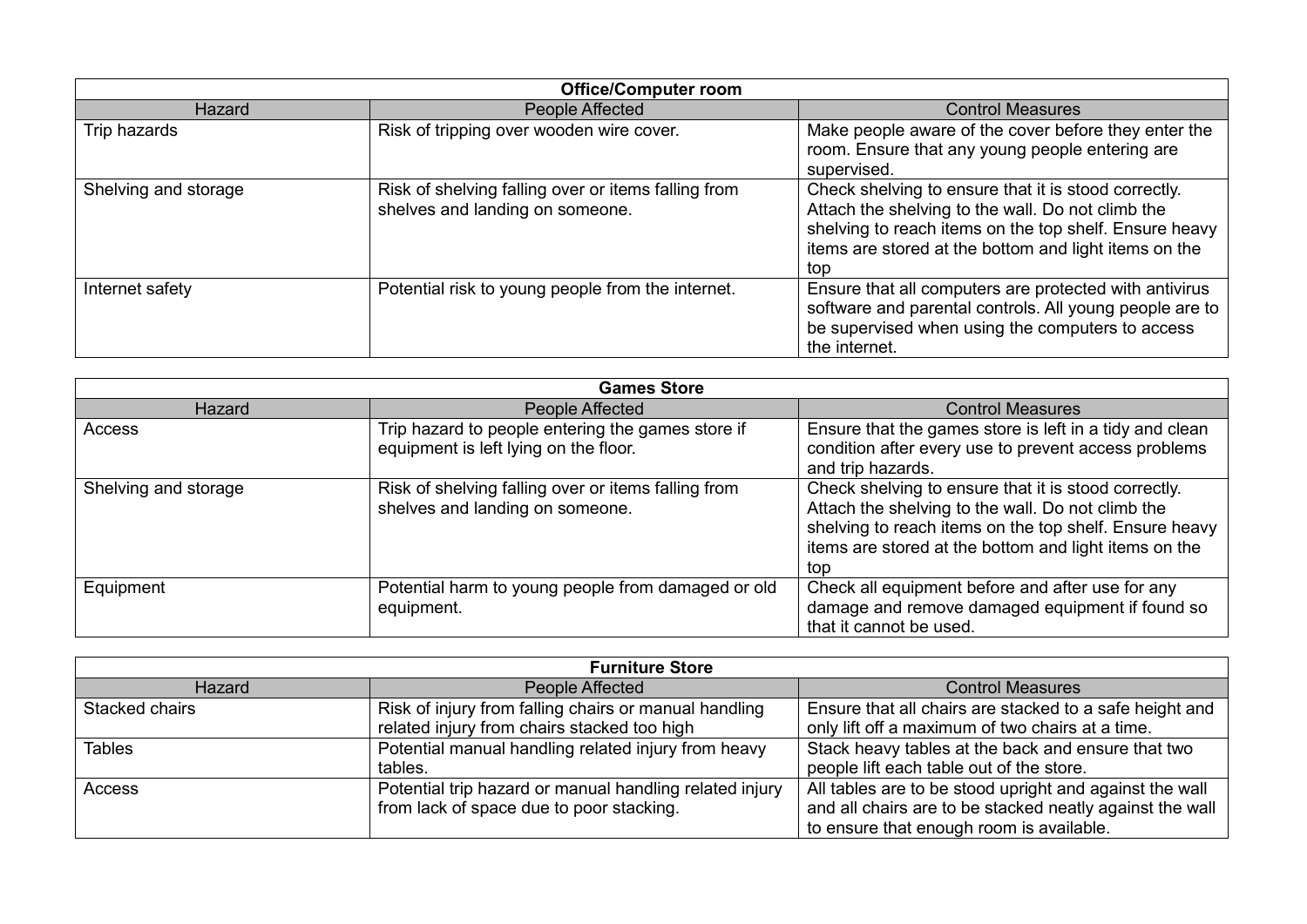| <b>Kitchen</b>     |                                                                                                                           |                                                                                                                                                                                                                                                                                                                                                               |
|--------------------|---------------------------------------------------------------------------------------------------------------------------|---------------------------------------------------------------------------------------------------------------------------------------------------------------------------------------------------------------------------------------------------------------------------------------------------------------------------------------------------------------|
| Hazard             | People Affected                                                                                                           | <b>Control Measures</b>                                                                                                                                                                                                                                                                                                                                       |
| <b>Cleanliness</b> | Hygiene risk to people using the kitchen facilities from<br>unsanitary conditions and the potential to attract<br>vermin. | The kitchen and all equipment is to be cleaned and<br>put away after every use.<br>The cooking and food preparation areas are to be<br>cleaned and wiped over with disinfectant after each<br>use.<br>The floor is to be swept and mopped after every use.                                                                                                    |
| Food hygiene       | Risk to health to people from unsafe food handling<br>practices.                                                          | Best current practice is to be used when preparing,<br>cooking and handling any food in the kitchen.<br>A hand washing sink with antibacterial soap is<br>provided and is to be used before handling any food<br>products and after handling raw meat or fish.<br>Colour coded chopping boards are provided and are<br>to be used for the correct food types. |
| Sharp knives       | Risk of injury to people using sharp knives and<br>potential injury to young people if knives are left out.               | All sharp knives are to be stored either in the knife<br>rack or the cutlery drawer and not left out on the<br>draining board or food preparation surfaces when not<br>in use.<br>All knife use by young people is to be supervised by a<br>responsible adult.<br>A first aid kit is available in the kitchen in case of<br>injury.                           |
| Waste              | Unsanitary conditions to people from food or other<br>waste being left in the kitchen or the bin for extended<br>periods. | All waste is to be put in the bin provided and emptied<br>at the end of each day to discourage fungal growth<br>and vermin.                                                                                                                                                                                                                                   |
| Slippery floor     | Risk of injury to people entering or using the kitchen<br>from slipping on a wet floor.                                   | Any liquid spillages are to be cleaned up when they<br>happen and the kitchen will be out of bounds<br>immediately after mopping the floor. A caution wet<br>floor sign is to be used until the floor is dry.                                                                                                                                                 |
| Hot surfaces       | Risk of burns to people using the kitchen from hot<br>surfaces.                                                           | Ensure that caution is taken when using the cooker<br>and supervise all young people. When handling hot<br>pot and pans use oven gloves to reduce the risk of<br>burns.                                                                                                                                                                                       |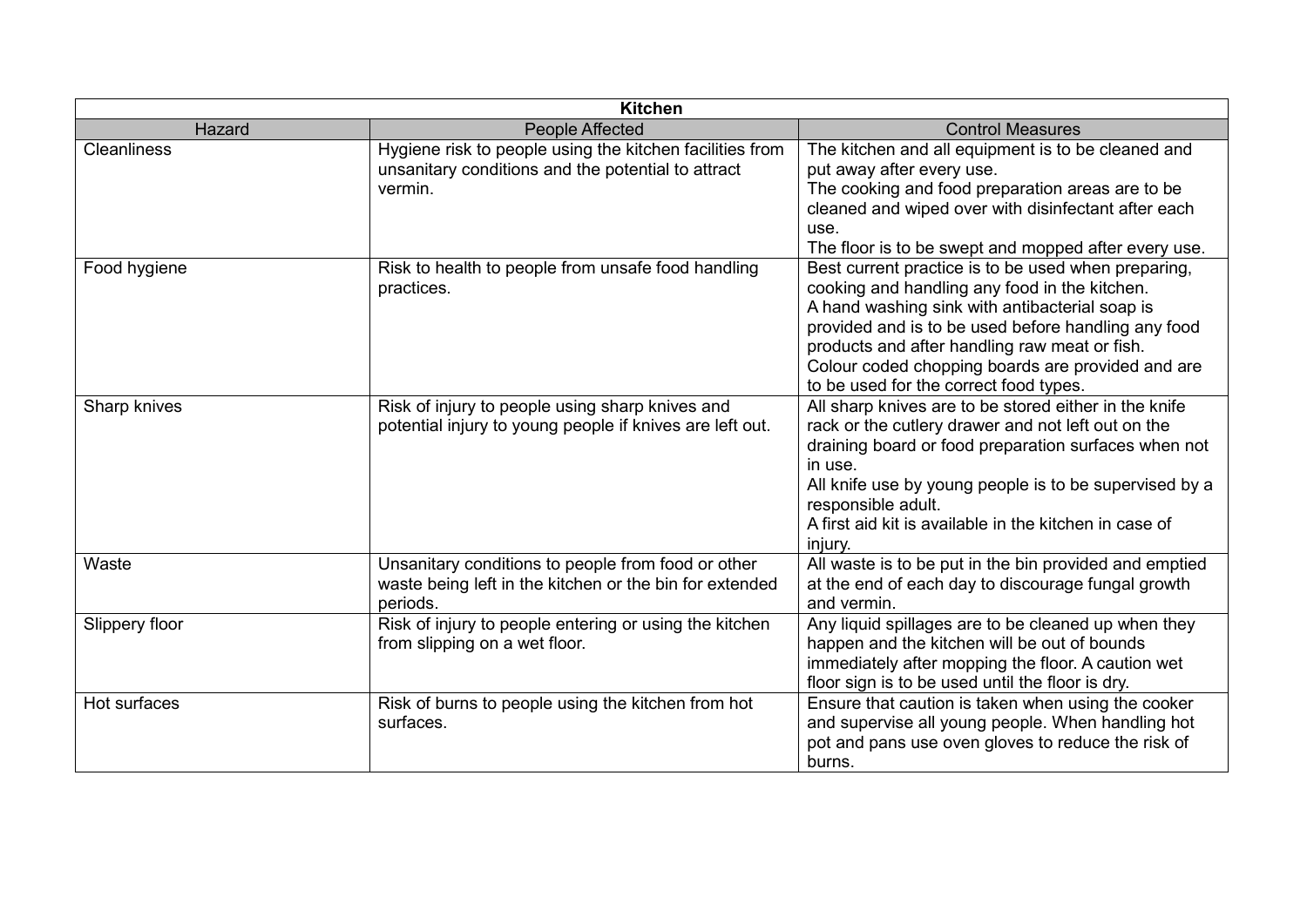| <b>Bunk house construction area</b> |                                                                                                                                  |                                                                                                                                                                                                                                                                                                                                                                                                                   |
|-------------------------------------|----------------------------------------------------------------------------------------------------------------------------------|-------------------------------------------------------------------------------------------------------------------------------------------------------------------------------------------------------------------------------------------------------------------------------------------------------------------------------------------------------------------------------------------------------------------|
| Hazard                              | People Affected                                                                                                                  | <b>Control Measures</b>                                                                                                                                                                                                                                                                                                                                                                                           |
| <b>Building materials</b>           | Risk of injury to young people from playing on or near<br>the building materials used for the construction of the<br>bunk house. | The bunk house and surrounding area is out of<br>bounds to anyone not involved in the construction.<br>The immediate area around the bunk house is taped<br>off to separate it from the rest of the grounds.<br>Young people are to be told not to enter the taped<br>area and not to play around or on any construction<br>materials.<br>Adult supervision is required to ensure these<br>measures are enforced. |

| <b>Equipment store</b> |                                                                                                        |                                                                                                                                                                                                                                                                                        |
|------------------------|--------------------------------------------------------------------------------------------------------|----------------------------------------------------------------------------------------------------------------------------------------------------------------------------------------------------------------------------------------------------------------------------------------|
| Hazard                 | People Affected                                                                                        | <b>Control Measures</b>                                                                                                                                                                                                                                                                |
| Heavy equipment        | Risk of manual handling related injury to people from<br>lifting heavy equipment.                      | Use two or more people for heavy loads (over 20kg)<br>and ensure than young people only lift items that they<br>can manage easily and do not lift heavy items by<br>themselves.<br>People lifting heavy items are to be instructed in safe<br>lifting techniques.                      |
| Shelving               | Risk of shelving falling over or items falling from<br>shelves and landing on someone.                 | The shelves are built into the walls and are sturdy but<br>are not to be climbed up to reach items at height.<br>All items are to stored neatly and away from the front<br>of the shelves to reduce the risk of falling off.                                                           |
| Sharp objects          | Risk of injury to people from axes and saws.                                                           | All axes and saws are to be stored in marked boxes<br>and where possible the sharp edges are to be<br>sheathed.                                                                                                                                                                        |
| Storage at height      | Risk of manual handling related injury from stretching<br>to reach object placed high on the shelving/ | All heavy items are to be stored low on the shelving to<br>reduce any unsafe lifting.<br>Ladders and a kick stool are provided for any items<br>out of reach.                                                                                                                          |
| Damaged equipment      | Risk of injury to users of damaged equipment.                                                          | All equipment is to be checked for serviceability before<br>and after every use and taken out of use if it is found<br>to be faulty.<br>All gas pipes on cookers are to be checked 6 monthly<br>and when used to ensure that they are in date and to<br>look for any splits or damage. |